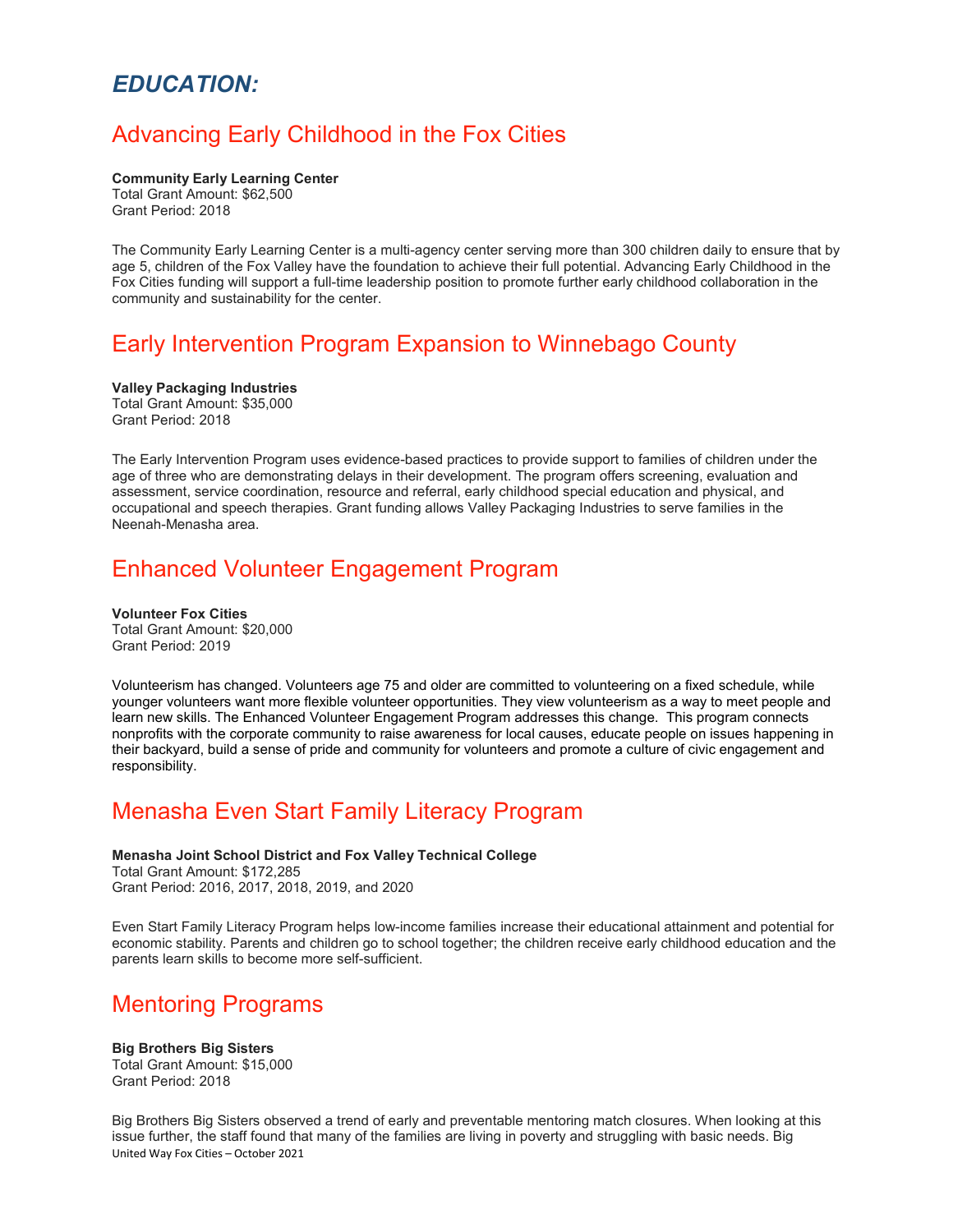Brothers Big Sisters hired additional staff to reduced caseloads in order to take a more engaged approach with parents and mitigate premature match closures.

### Older Adult Outreach

**Volunteer Fox Cities** Total Grant Amount: \$20,000 Grant Period: 2019

Volunteer Fox Cities and St Paul Elder Care in a collaborative effort to connect community members to Isolated older adults residing in their own home.

Elder Match – a companionship program in which a qualified volunteer is matched with an older adult living in our community. The qualified volunteer visits twice a month with their older adult to in crease socialization and bring about a feeling of connectedness with their community.

TeleCare – A friendly twice-a-week chat via phone with an older adult in our community. The qualified volunteer would be matched with a homebound older adult. The volunteer would call twice a week for a 15-minute friendly conversation. The phone call develops into a relationship.

### Tech Ed for Older Adults

**Volunteer Fox Cities** Total Grant Amount: \$20,000 Grant Period: 2021

Volunteer Fox Cities assists isolated adults age 65 and older in Outagamie County in Tech-Ed for Older Adults. This one-on-one technology education program is designed to teach older adults how to use their own electronic devices and to introduce them to other forms of technology and social media in order to reduce their social isolation and give them the tools and training they need to be socially connected to their community and helping them to live independently.

## Page Turners Literacy Tutoring Program

**Boys and Girls Clubs of the Fox Valley** Total Grant Amount: \$75,000 Grant Period: 2019 and 2020

Page Turners aims to reduce the disparities in third grade reading proficiency by providing individualized reading instruction to kindergarten through third grade students who are ranked in the bottom 25-30% of reading proficiency. The program will be offered at five elementary schools and the Boys and Girls Club locations in Appleton and Menasha. The school sites include: Badger, Columbus, Foster and Highland elementary schools in Appleton and the Little Chute elementary school.

### Reach Out and Read

### **Appleton Public Library**

Total Grant Amount: \$335,000 Grant Period: 2016, 2017, and 2018

Reach Out and Read promotes early childhood literacy. During well-child visits from 6 months to 5 years of age, pediatricians give a free book to their young patients and, at the same appointment, educate caregivers on the benefits of reading to their children.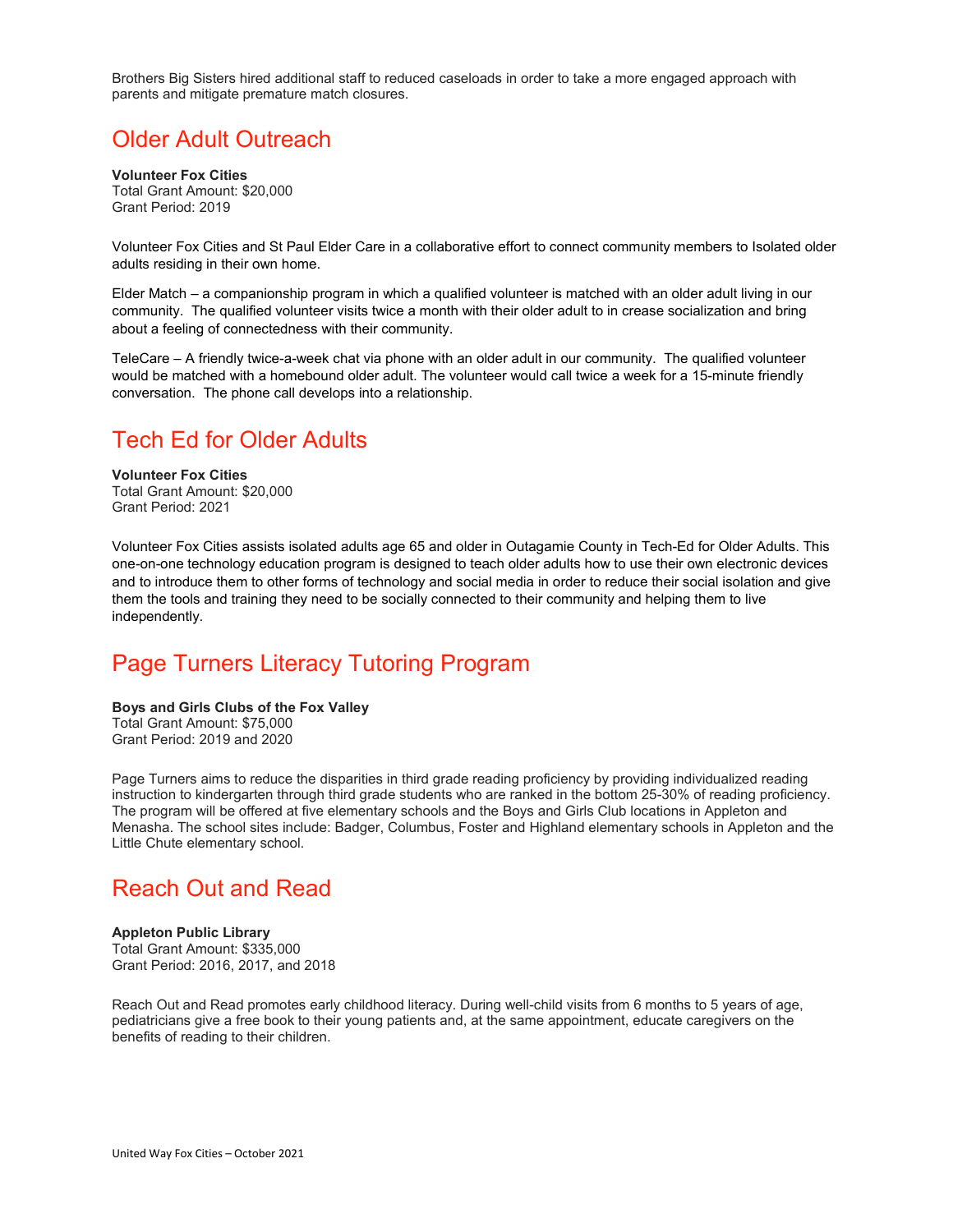### STAR (Scholars on Target to Achieve Results), formerly Scholars of Excellence Program

#### **Boys and Girls Clubs of the Fox Valley** Total Grant Amount: \$230,000

Grant Period: 2018, 2019, and 2020

STAR is a collaboration among school districts, post-secondary institutions, and community partners to improve the academic achievement levels, graduation rates, and post-secondary enrollment rates of African-American youth.

## Vocational Learning Center

#### **Apricity**

Total Grant Amount: \$130,000 Grant Period: 2017, 2018, and 2019

Men and women recovering from addictions can get help with writing résumés, building interview skills, and pursuing the career options available to them. A coordinator works with participants on their goals, sets up trainings, connects with resources in the community, and teaches various classes. The ultimate goal is to help clients find living-wage community employment.

# *FINANCIAL STABILITY:*

## Backpack Food Assistance Program

#### **St. Joseph Food Program** Total Grant Amount: \$20,000 Grant Period: 2019

The Backpack Food Assistance Program is designed to provide low-income children with food for the weekends. Every Friday during the school year students receive fresh fruits, whole grains, vegetables, and ready-to-eat or easyto-heat nutritious foods.

### Bed Program

### **St. Vincent de Paul Society of Appleton**

Total Grant Amount: \$41,500 Grant Period: 2017, 2018–2019

The Bed Program provides new box springs and mattresses at no cost to low-income households. Having a bed provides a higher quality living environment and ensures a more positive developmental experience for children and youth in disadvantaged households.

Update: Since the program's inception in December of 2016, new beds have been provided to 253 households and 489 individuals.

# Children's Winter Boots

**Community Clothes Closet** Total Grant Amount: \$4,500 Grant Period: 2019

The Community Clothes Closet provides free apparel to men, women, and children in need. Grant funds will purchase winter boots for approximately 150 children.

United Way Fox Cities – October 2021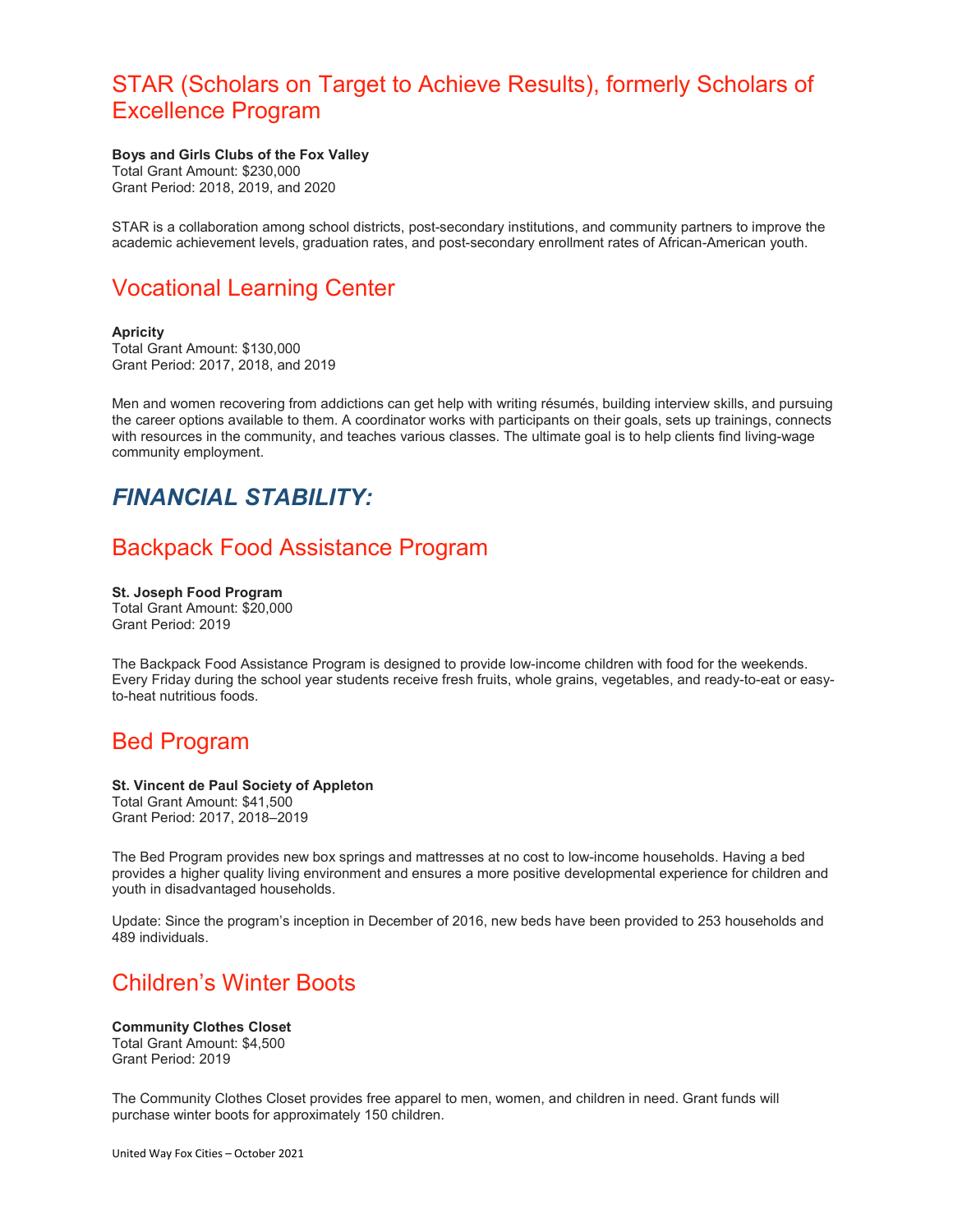# Shopping Floor

#### **Community Clothes Closet**

Total Grant Amount: \$10,000 Grant Period: 2021

This is a trial program to bridge the gap between the current inventory and existing need. Funding to provide new men's and women's underwear on Community Clothes Closet general shopping floor. Clients are referred from several different social agencies, churches, schools and food pantries around the Fox Valley. CCC serves ALICE families, students, foster children, single parents, veterans, disabled, victims of domestic abuse and people who have experienced a fire, flood or other natural disaster. Currently, CCC accepts gently used underwear to provide to clients. This program will strictly focus on adults ages 18+ in the trial run. Providing new underwear to clients is important for their health, self-confidence and restores an individual's sense of dignity.

### Diversion Program

**Pillars (formerly Homeless Connections)** Total Grant Amount: \$200,000 Grant Period: 2018 and 2019

The Diversion Program will provide case management and rapid re-housing services when individuals and families who have immediate risk of homelessness first contact the shelter, rather than putting them on a waiting list.

# Economic Advocacy for Survivors of Domestic Abuse

#### **Harbor House Domestic Abuse Programs**

Total Grant Amount: \$24,999 Grant Period: 2019

In order to advance the economic independence of survivors of domestic abuse, Harbor House created an Economic Advocacy position. The program provides financial literacy education, assistance with continuing education, job training and skill building, job placement, career development, and long-term support for survivors.

# "It Takes a Village" Program

### **Pillars (formerly Housing Partnership of the Fox Cities)**

Total Grant Amount: \$15,000 Grant Period: 2017–2018

The "It Takes a Village" program provides long-term transitional housing and intensive, supportive services for individuals who have a history of chronic homelessness and a documented disability.

## Merger Transition Support

### **Pillars (formerly Homeless Connections)**

Total Grant Amount: \$15,000 Grant Period: 2018

After two years of planning and evaluation, in April 2018 the boards of Homeless Connections, the Fox Valley Warming Shelter, and the Housing Partnership of the Fox Cities approved plans to merge all three organizations into one new agency. The merger will be effective on October 1, 2018. Grant funds will be used to support a short-term project manager to ensure the success of the merger.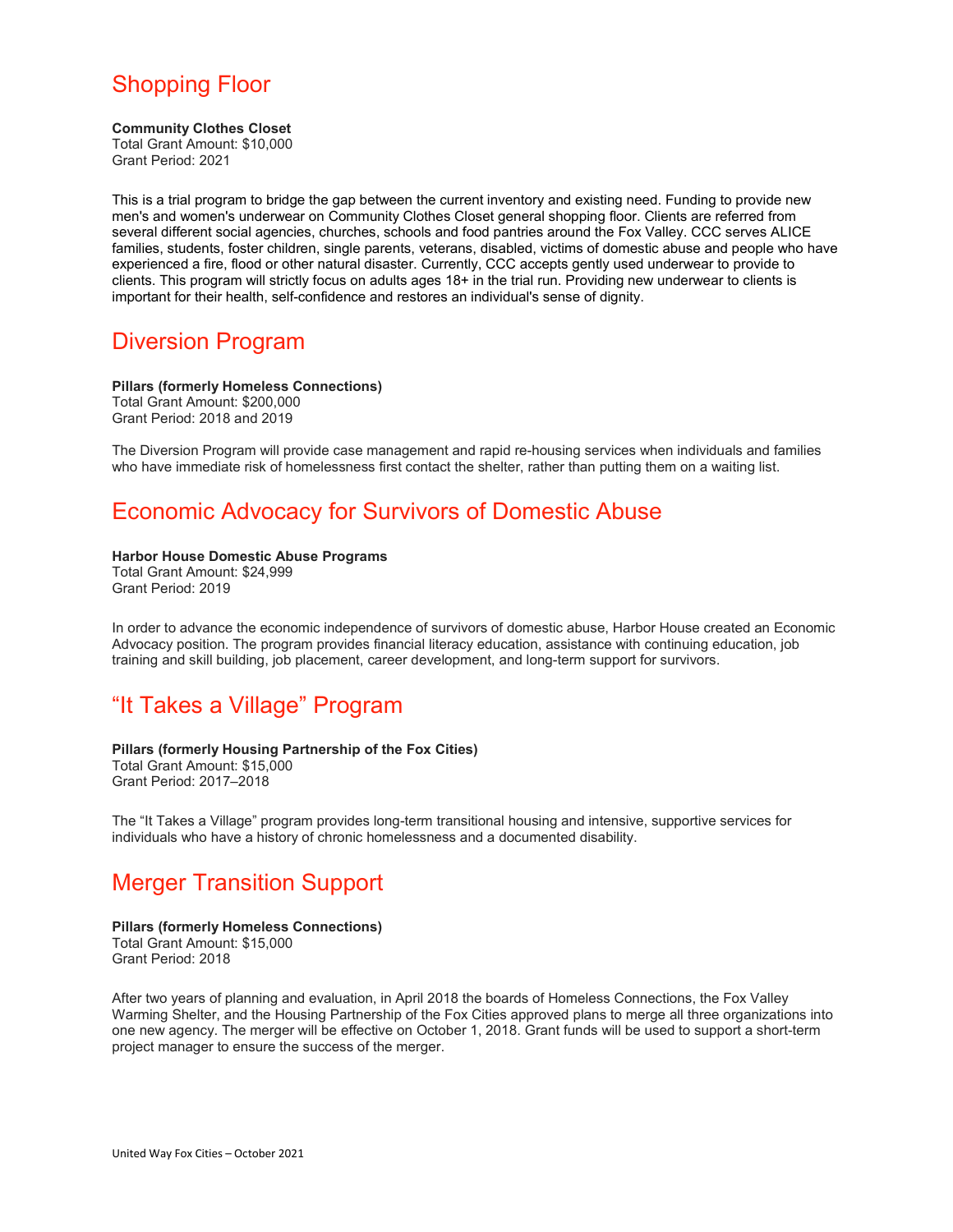### New Start Boutique

#### **Community Clothes Closet**

Total Grant Amount: \$10,000 Grant Period: 2017–2018

The New Start Boutique provides free job-attire and interview-appropriate outfits to low-income clients.

# Rock the Block

### **Greater Fox Cities Habitat for Humanity**

Total Grant Amount: \$300,000 Grant Period: 2015, 2016, 2017 and 2019

Rock the Block, a revitalization initiative, invests in neighborhoods struggling with decreasing property values by helping homeowners and businesses complete improvement projects.

## Single Room Occupancy

**Pillars** Total Grant Amount: \$45,000 Grant Period: 2019

The Single Room Occupancy program is a creative, innovative solution to a shortage of 1-bedroom units available in the Fox Cities as well as through Pillars. This program also allows Pillars to use larger units in a more cost-effective manner. On average, a 1-bedroom unit in the Fox Cities rents for about \$650 a month. Program participants pay a flat-rate, \$300 rent including utilities, which has all participants paying 30% or less of their monthly income, allowing them to plan for their next steps.

# SOAR (SSI/SSDI Outreach, Access and Recovery) Case Management

### **Pillars (formerly Homeless Connections)**

Total Grant Amount: \$25,000 Grant Period: 2017–2018

SOAR Case Management increases client access to federal income supports including Supplemental Security Income (SSI) and Social Security Disability Insurance (SSDI) and connects individuals and families to resources that can help prevent future episodes of homelessness.

## Success Pack Software Implementation

#### **Rebuilding Together Success Pack Implementation** Total Grant Amount: \$6,000 Grant Period: 2019

With a goal of making homes healthy and safe, the program partners with volunteers and businesses to provide critical home repairs for low-income residents, typically serving elderly, persons with disabilities, and veterans. The grant will fund the Rebuilding Together Success Pack, a software program for managing projects in real time, communicating more effectively with homeowners and contractors, collecting data, and managing volunteers.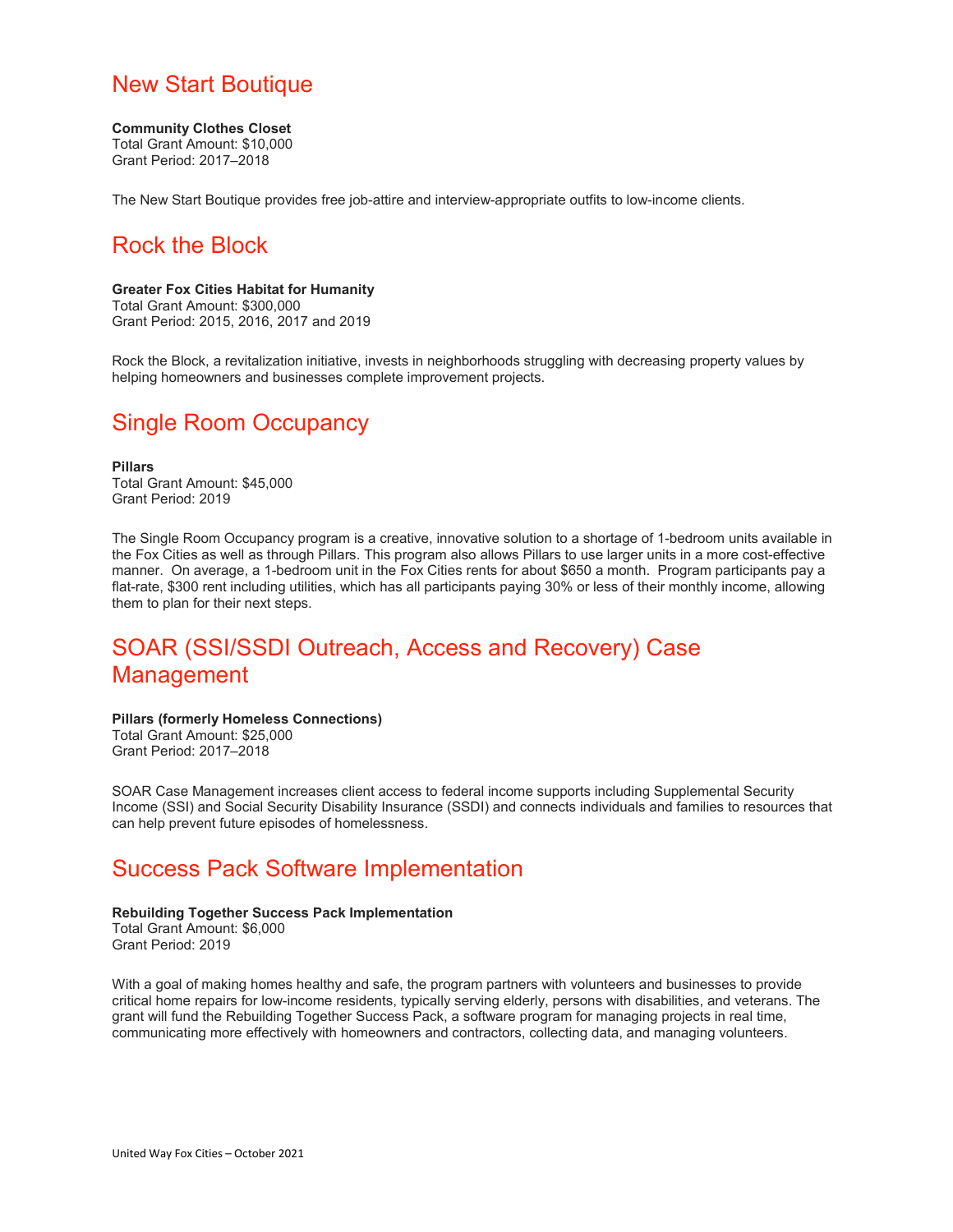# *HEALTH:*

### Ascend Initiative

#### **Pillars (formerly Housing Partnership of the Fox Cities)**

Total Grant Amount: \$60,000 Grant Period: 2017 and 2018

The Ascend Initiative, in partnership with NAMI Fox Valley, provides stable housing and support services for young adults (ages 18-25) who are living with moderate mental health challenges.

## Centralized Clinical Intake Specialists

#### **Samaritan Counseling Center**

Total Grant Amount: \$150,000 Grant Period: 2021, 2022

Currently, clients who call for an intake have to wait between 2 and 4 weeks for the appointment. In order to address the wait time two Centralized Clinical Intake Specialist (CCIS) positions have been created. There will be one point of entry for clients that is more therapeutic in nature and responsive to the level of care needed and provide therapeutic point of triage, assessment and referral by a treatment provider. The positions will allow clients who have concerns of a more urgent nature to be seen more promptly.

The CCIS will gather a brief screen from the client regarding their needs. If the client is determined to be appropriate for outpatient treatment they will be scheduled with one of the CCIS or another therapist for further assessment. If they are determined to not be appropriate for outpatient care during the screening process, or if a different treatment specialty is recommended, an appropriate referral will be made. This will enable Samaritan to refer the client to the most appropriate care provider before having to come in for an intake only to have to be referred elsewhere.

## Community Connections

#### **Family Services of Northeast WI** Total Grant Amount: \$270,438 Grant Period: 2018, 2019, and 2020

Community Connections is a collaboration between Family Services and Outagamie County, Department of Health and Human Services, Children, Youth and Families Division to prevent the incidence of child abuse and neglect. The rapid-response program will provide 24-weeks of voluntary, pro-active services to families at-risk for child maltreatment, but not currently involved in the child protection system.

## Crisis Response Team

### **N.E.W. Mental Health Connection, Appleton Police Dept, Outagamie County Mental Health & Medical College of WI.**

Total Grant Amount: \$100,000 Grant Period: 2021, 2022

The Crisis Response Team is a co-responder model, where a mental health clinician, employed by Outagamie County, will be embedded in Appleton Police Department. Together, the behavioral health officer, dressed in plain clothes, and the clinician will respond to calls for service that are related to mental health. Meeting individuals who are having a mental health crisis in their home allows that individual to have a greater sense of security, safety and autonomy. This coupled with a response in an unmarked police car and an officer in plain clothes will decrease the likelihood of the crisis escalating unnecessarily.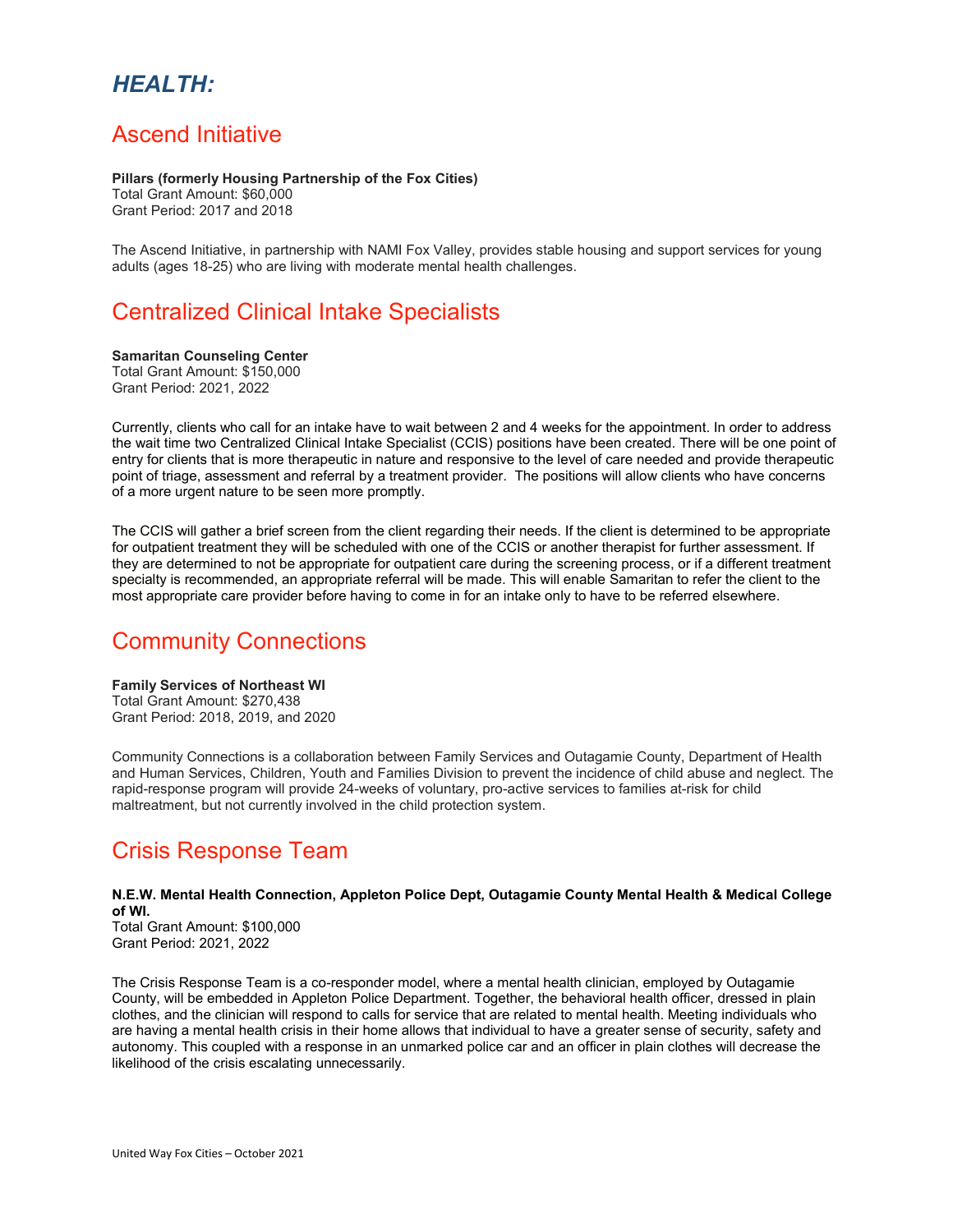# The Dental Bus

**Tri County Dental** Total Grant Amount: \$50,000 Grant Period: 2020

The Dental Bus offers free dental care to all children who qualify for the free or reduced lunch program in their schools in the 3 counties we serve, Winnebago, Outagamie and Calumet. This grant allowed for the purchase of a new dental bus. Services are provided to children Pre-K through 6<sup>th</sup> Grade. Typically, the bus arrives at a school on a Monday to do the exams including X Rays. On Tuesday, Wednesday and Thursday with the bus returns to clean their teeth, apply sealants and provide oral health education. On Friday restorative work is performed on the bus.

# Mental Health Counselors for Dual Diagnosed Clients

#### **Apricity**

Total Grant Amount: \$15,000 Grant Period: 2019

Many of the clients in Apricity's residential treatment facilities have dual diagnoses of substance use disorder and mental illness. Seeking treatment from a community provider can be difficult, as many agencies have wait lists and are not able to see clients at a sufficient frequency. Grant funds will help support additional therapists at Apricity's treatment facilities.

# Mental Health Pediatric Care Navigation Program

**Catalpa Health** Total Grant Amount: \$150,000 Grant Period: 2021, 2022

Catalpa Health serves more than 8,500 kids annually in the Fox Valley, with some families traveling from outside of the Fox Valley to receive care. Half of the clients served are of financial need and often have additional, significant barriers to accessing mental health services and completing treatment.

The expansion of the program will add 3 full time cases managers over 2 years and will significantly increase the number of children served. It will also serve more children through the urgent care clinic and provide more comprehensive wrap around support for families with significant needs such as connections to community resources and navigation through the mental health continuum.

# Promoting Families' Mental Wellbeing: A Mindfulness-Based Wellness Project for Families with 3-5 Year Olds

**Community Early Learning Center Fox Valley**

Total Grant Amount: \$92,165 Grant Period: 2018 and 2019

The Promoting Families' Mental Wellbeing project will implement the Kindness Curriculum from the University of Wisconsin–Madison's Healthy Minds Innovations at Bridges Child Enrichment Center, Head Start, and Even Start Family Literacy. The curriculum improves children's academic success, social skills, and resiliency, parents' mental health and parenting practices, and teachers' effectiveness in dealing with their own stress and developing students' social-emotional, cognitive, and self-regulation skills.